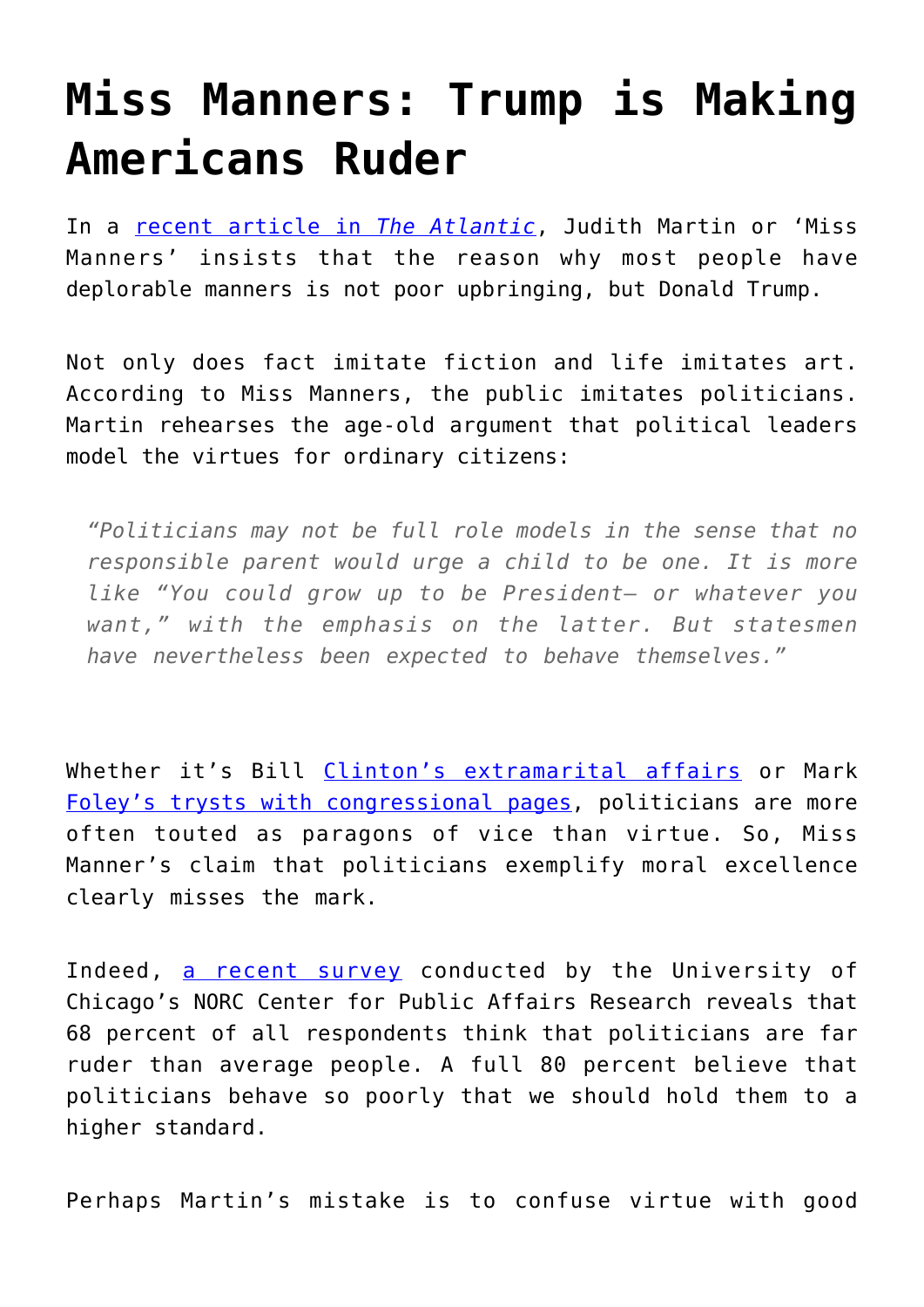manners. Virtue is excellence of character. To cultivate virtue, [Ben Franklin](http://www.ftrain.com/franklin_improving_self.html) reminds us in his *Autobiography*, is to achieve "moral perfection." Etiquette refers to customary rules of polite behavior, like taking your hat off when you enter a church. Manners are very different standards of 'good' behavior.

Indeed, Miss Manners conflates virtue and etiquette. She suggests several "Alternative Virtues" that resemble none of the [cardinal virtues](http://catholicism.about.com/od/beliefsteachings/tp/Cardinal_Virtues.htm) (prudence, justice, temperance and fortitude), [theological virtues](http://fallibleblogma.com/index.php/what-are-the-three-theological-virtues/) (faith, hope and chastity) or [aristocratic virtues](http://www.personal.kent.edu/~jwattles/aristotl.htm) (magnanimity, wisdom and courage). They are authenticity, frankness, honesty, safety, open-mindedness, assertiveness, humility, forgiveness, achievement, entertainment and acting out.

Under 'entertainment', she writes:

*Having had eight years of a dignified president [Obama] with an exemplary family life, people are hungry for the pleasures of scandal.*

Martin's point is that Trump has singlehandedly transformed the virtues into vices through the poor example of his own rude behavior. Since a scandal in the White House is entertaining, and scandal like rudeness is well-mannered or virtuous, then we should expect a scandal on the order of Clinton's or Foley's. Doubtful.

Recall how in [Jane Austen's](http://www.janeausten.org/pride-and-prejudice/pride-and-prejudice-online.asp) *[Pride and Prejudice](http://www.janeausten.org/pride-and-prejudice/pride-and-prejudice-online.asp)* Mrs. Bennet suddenly realizes that the perfectly polite Mr. Wickham is a wicked man, while the pompous and rude Mr. Darcy is a good man: